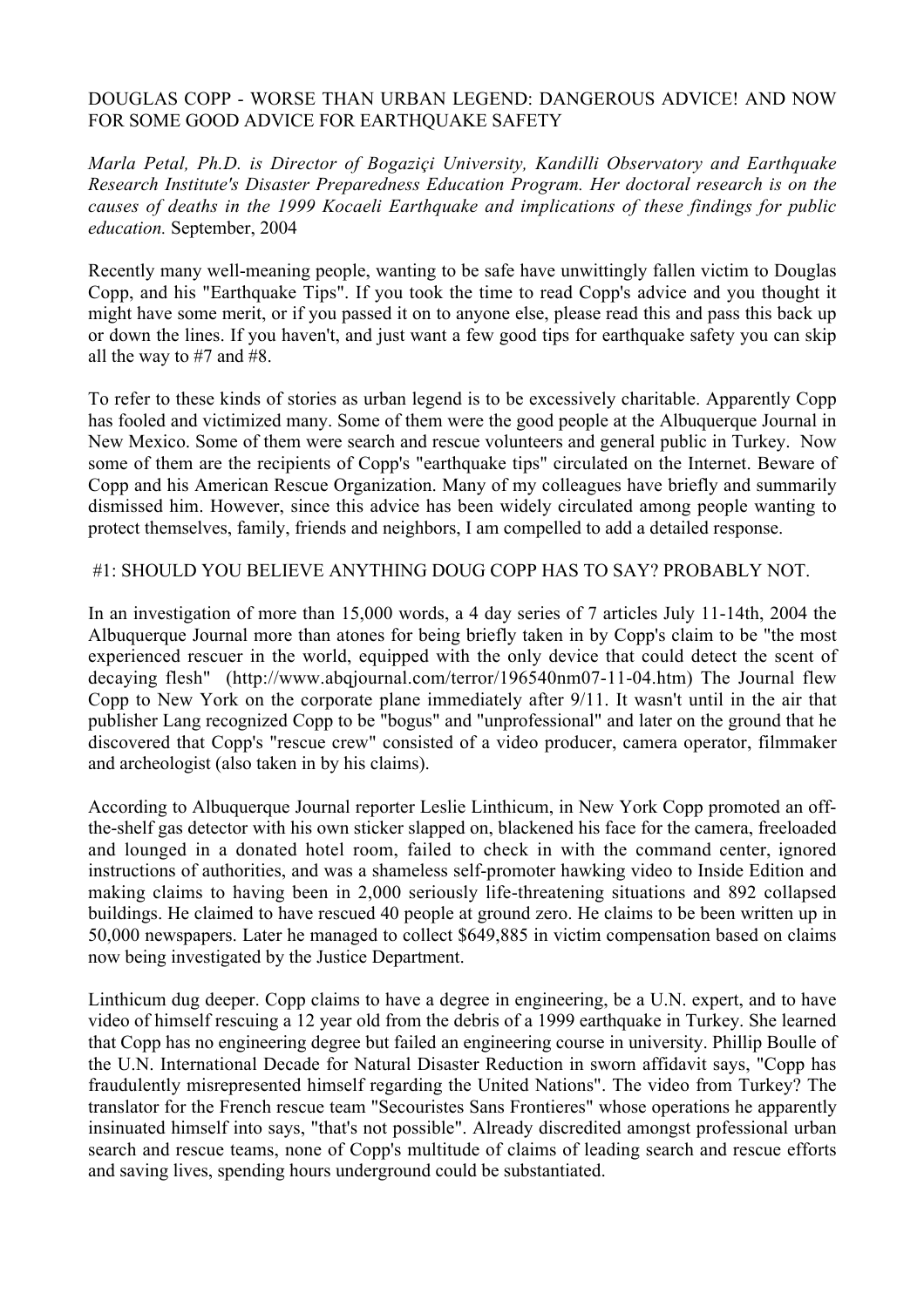In case you don't have time to read all of Linthicum's articles, I think it fair to summarize that she tracked sources across the country and across the world. The pithiest quotes:

•NY Fire Dept Chief John Normal, in charge of the rescue and recovery effort calls Copp's claims of heroism at ground zero "a fraud" and "a bald-faced liar".

•Chase Sargent, Virginia Beach VA fire battalion chief and FEMA task force member "Anybody who's legitimate in this business knows who this knucklehead is"

•T. H. Lang, publisher of Albuquerque Journal - began to detect that Copp's story "sounded arrogant, braggadocio. It was astoundingly preposterous."

•Stephen Lentz, New Mexico Archeologist was writing a screenplay about Copp, but says "he didn't do anything", that he "blackened his face by rubbing soot on it, so he would look like he had been in a dangerous place". Lentz now likens him to a circus promoter and says, "I think basically he was a fraud and a bombast".

•Ron Hadani, volunteer who Copp said would vouch for him said of what he observed, "it was not serious rescue work"

According to Linthicum in the Albuquerque Journal, Copp now claims that among his debilitating physical ailments are swelling of the brain and immune problems that affect his thinking. That should be enough to dismiss him. But to be fair, Copp's earthquake tips actually pre-date the recent evidence of compromised brain function.

## #2. HOW ABOUT COPP BEFORE HIS 9/11 ESCAPADE?

No less gullible than the rest Turkish rescue volunteers of AKUT and many others in the media gravitated to Copp's sensationalist claims. In Turkey, following the devastating 1999 Kocaeli earthquake, this led to disinformation on a massive scale. Based on Copp's so-called "evidence", mass media outlets publicized the advice to "get down next to a refrigerator", "get out of your car and get down by it", "assume a fetal position" and "make a big box of books or newspaper" to crouch down next to in case of earthquake.

For those of us who are researchers and public educators in the field of earthquake mitigation and preparedness, Copp's advice is plainly dangerous. But now that Doug Copp has gotten your attention about earthquake safety, I'd like to address some of the claims he makes that may have piqued your curiosity - because it's always good to hone our ability to think critically - and there are things you can and should do to be safer from earthquakes.

## #3. THE MYTH OF ANTICIPATING THE "TRIANGLE OF LIFE"

Yes, Copp is correct that there are places that after a building collapse are called "triangles of life". These "life safe voids" are the first places that search and rescue workers look for survivors. It's generally true that the larger the object and stronger the less it will compact. But don't be fooled. The force of earthquakes moves large and heavy objects. We don't know a) whether it is possible to anticipate where the life safe voids will be before the collapse, and b) whether it is possible to get there during the strong shaking of an earthquake. What we don't know in advance (but is worthy of research) is the expected collapse patterns in particular buildings or where these life safe voids will be when the shaking stops. If your building tilts in one direction, the "large and heavy object" that you are near, could crush you against the wall....

Copp says "People inside of their vehicles are crushed when the road above falls in an earthquake and crushes their vehicles" and that in the Loma Prieta earthquake everyone killed would have survived if they had been able to get out of their cars and sit or lie next to them, because of the lifesafe void nearby. The problem is similar: observing a crushed car with a life safe void next to it doesn't mean much. The car itself may have moved after the shaking started. There is a lot of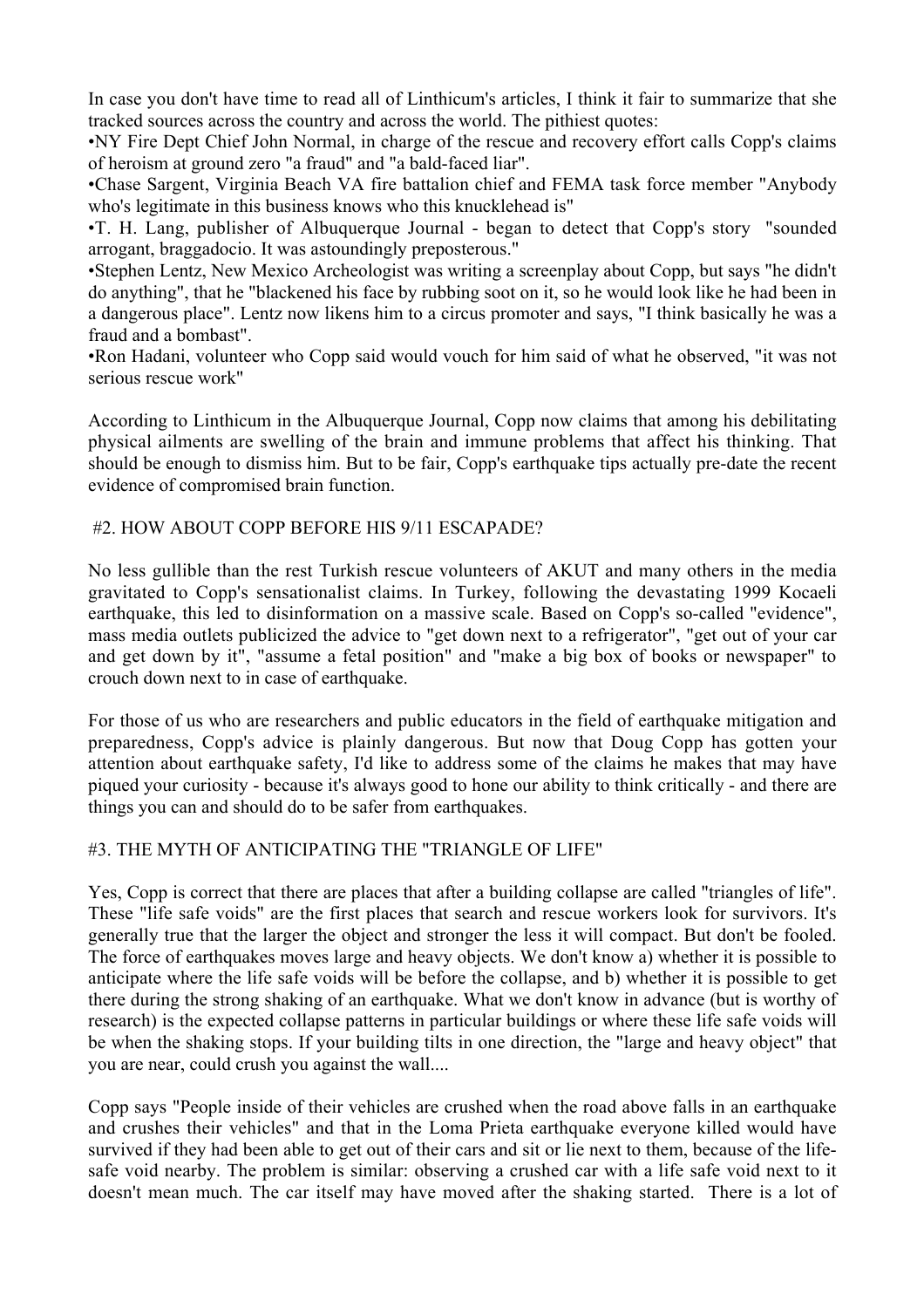evidence of cars and truck overturning in strong shaking. If everyone got out of their cars and got down next to them, a lot of people would be dead or seriously injured from the weight of the car jumping or sliding on them.

Copp likes to base his evidence on the Turkish "experiment" that he was involved with. Unfortunately, unbeknownst to all involved, this was not an experiment at all, but rather a voluntary organization's search and rescue exercise. My colleagues in Turkey corroborate that a building scheduled for demolition was used as a search and rescue training opportunity. They did decide to put the mannequins in different spots to see what would happen. And indeed they reported finding mannequins unharmed next to large and heavy objects.

What is the problem with this? Simply this: To collapse the building, they tied ropes around the columns and yanked them out, causing the building to pancake. They did NOT simulate an earthquake. Earthquakes come in waves. They cause lateral shaking. They cause a variety of different kinds of damage. Since this experiment didn't produce anything resembling shaking it really doesn't tell us anything at all about what would happen during an earthquake. It could be that the large and heavy furniture would end up at the other end of the room, nowhere near where it began. Assuming even for a moment that an experiment could be done to support the hypothesis, the reality is that the particular results from a pancake collapse, while certainly the most fatal, represents the least common type of reinforced concrete building collapse. There are at least 4 other major types of collapse. Less than 3% of damaged buildings in the Kocaeli earthquake were pancaked. So these results would tell us precious little about what might happen to people in all the other buildings... the other 97% of damaged buildings as well as the many undamaged buildings. Formulating the questions in order to advise EVERYONE about what to do when the shaking starts is much more complex than the evidence in front of Copp's eyes.

### #4. The "IF I CAN SAVE ONE LIFE" FALLACY.

Search and rescue workers desperately want to save lives. In reality, worldwide their experience is of bringing out at least 98 dead bodies to 2 live ones. Some would like to turn the one life they saved into a cautionary anecdote for the other millions of people who were potential victims. There is a place for these stories, but extrapolating to the millions is not scientific. It really doesn't matter if one or if ten people are found alive next to a refrigerator, unless you look at 100 or 1,000 refrigerators after an earthquake to see what might have happened to people who might have been near them at the time of the shaking. When you give advice to people about what to do during an earthquake, you are basically advising everyone who feels the shaking.

In Kocaeli we would have loved to be able to advise the 20,000 who died so that even a few lives could be saved. But remember that in order to save any of them, we would have to advise all 15,000,000 people who felt the shaking and were in a position to take some action. Suppose that our advice could save 1,000 people from death in pancaked buildings (highly unlikely) but if it also put .00007 percent of all the people who felt the shaking at risk of death and serious injury we would have done more harm than good. In other words, the behavior that Copp thinks may save someone in a particular collapsed building may put them at MORE risk in other collapsed or non-collapsed buildings.

When I show Californians pictures from Turkish publications with people crouched down next to refrigerators and kitchen counters, instead of under the nearby kitchen table, their jaws drop in horror. Obviously these people are in danger from the refrigerator sliding and toppling and emptying its contents, the hot things on the stove, the appliances on the counter and the packed contents of the cabinets overhead. Obviously they should be under the kitchen table, or outside the kitchen door. But this is exactly the lunacy that these kinds of "I found one person alive here"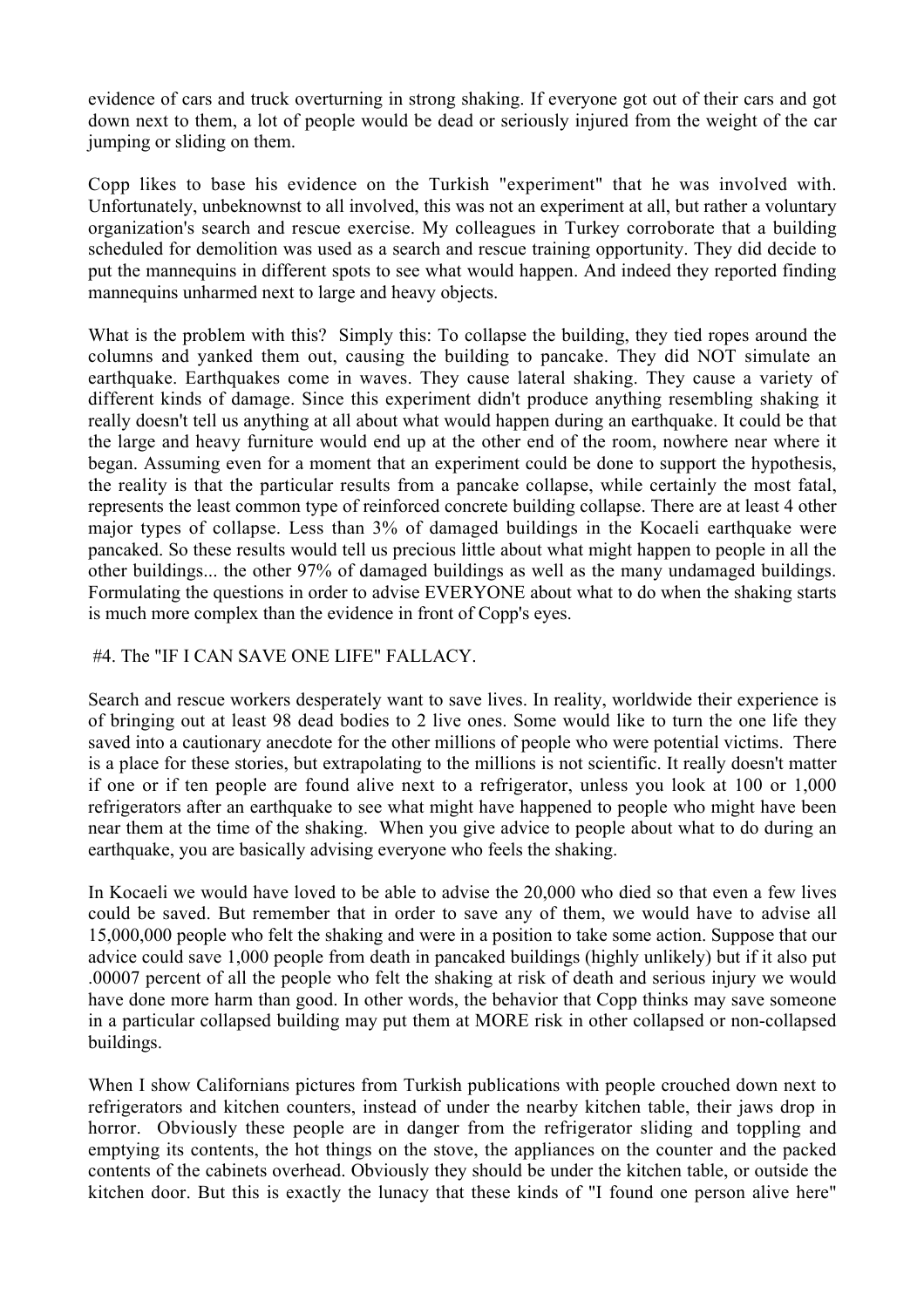anecdotes can lead to. Some people in Turkey will die in the next earthquake because of this.

Having said that, most of my scientific colleagues and I have come to the uneasy compromise that IF people are occupying a self-built adobe structure with a heavy roof, and with no seismic-resistant design measures, and if they are on the ground floor and can run out quickly to a safe and open place outside, they should do so when the shaking begins. Otherwise, they should still drop, cover and hold on. Adobe collapses are much more survivable when the roofing is of lightweight material. But the reality is that protection from earthquake deaths takes place way before the shaking begins. It will take a lot of well-designed research to learn if there is, in fact, ANY behavior that is better than luck in saving someone from a building collapse, and that can be guaranteed not to endanger more people than it helps! As with other helping efforts: "First, do no harm."

## #5. COPP'S OUTRAGEOUS ERRORS

Copp makes lots of outrageous claims for which there is no research, like "Everyone who simply "ducks and covers" WHEN BUILDINGS COLLAPSE is crushed to death -- Every time, without exception." "Everybody who gets under a doorway when buildings collapse is killed." At best these are extreme statements that are hypotheses to be tested. It would be great for search and rescue workers and social science researchers to get together to investigate hypotheses like these.

Copp also says "Get Near the Outer Walls Of Buildings Or Outside Of Them If Possible...because of the greater the probability that your escape route will be blocked." There is no evidence of this. A contrary hypothesis suggests that especially in concrete building with infill tile walls, the tiles fall out and so could you. This is also a good subject for research, but at present it's nothing more than an untested hypothesis.

Please understand that even the best scientific methods don't always provide perfect or even helpful results. Nevertheless, scientific methods should be used to investigate our hunches. There are many important questions that we haven't begun to answer - but absolute claims like this are just total rubbish and no substitute.

#### #6. COPP'S HALF TRUTHS

Copp recommends the "fetal position" in order to "survive in a smaller void". The idea of being small is fine. Getting down low prevents falling injuries, and making yourself a smaller target means there is less to be hit. However, when we tried this informally in Turkey on an earthquake simulation shake table, the "curled up in a ball" fetal position made us prone to rolling around. This didn't actually feel safe to us. What felt much safer was to get down as low as possible on our knees and shins so that we had some control over our movements and could still crawl to a more secure place.

Indications from research in Kocaeli is that Copp may be right in his advice to get down "next to a sofa, next to a large bulky object that will compress slightly but leave a void next to it." Many Kocaeli survivors would agree that this would have been both possible and safe in that earthquake. This is a good hypothesis that should be further investigated.

Copp says "Wooden buildings are the safest type of construction to be in during an earthquake." He's right... They're also the worst in case of fire after an earthquake. So while we those in wooden homes can take some comfort, be prepared to put out fires when they are still small with fire extinguishers and blankets.

Copp says "If you are in bed during the night and an earthquake occurs, simply roll off the bed."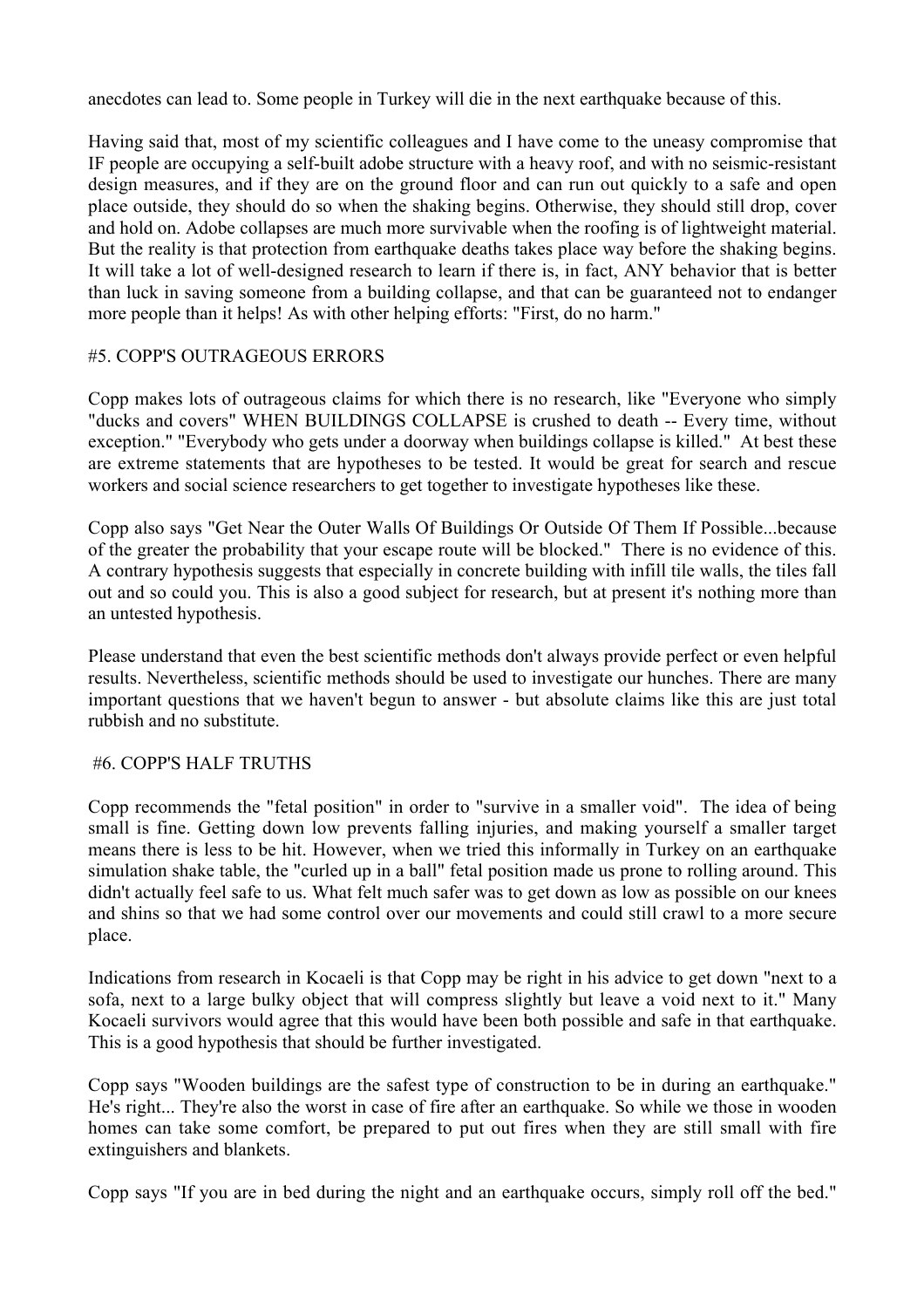Actually, the safest people in earthquakes in both California and Turkey were those who stayed in bed. If the building tilts and the bed moves... the foot of the bed probably isn't the best place to be.

Copp says that he "discovered, while crawling inside of collapsed newspaper offices and other offices with a lot of paper, that paper does not compact." Large voids are found surrounding stacks of paper. This might be good information for the grocery store, but only if the shelves are bolted to the floor or ceiling. Frankly if you live in a building that you think is a collapse risk, ethically the only good advice is to suggest that you to find another place to live, rather than to rely on a pile of paper or a container of books in every room to save your life. This may seem pathetic, but at least 3 different publications in Turkey have photos of people crouching down next to enormous containers of paper products in the middle of their living rooms. Let's get real - our job is to live with earthquakes. This kind of advice makes the tasks of public education and preparedness harder than it already is.

Copp's one piece of good advice: "Never go to the stairs." That, as it happens, is sound advice.

# #7. SO WHAT SHOULD YOU DO?

•Think through personal scenarios in the places you live and work. What spots seem safer than others?

•Make your environment safer by fastening tall and heavy furniture and audiovisual equipment, Move heavy objects down low.

•Keep shoes and flashlight by your bed.

•During the shaking, drop down to the ground. Cover your head and neck. Hold on to your cover or something stable.

Why do we persist in saying these things? What is the proof? Research into the causes of deaths and injuries in several countries has now shown several important patterns: a) Fatalities are almost always associated with head, neck and chest injuries. These are the most vulnerable areas of the body that need to be protected. b) Many injuries are caused by falling. If you get down yourself, or brace yourself, you can avoid falling. c) A huge proportion of night time injuries are to feet and legs... even in places with minor damage.... picture frame on floor, no shoes, no lights, parents/children trying to find each other in the dark.... d) At least half of all injuries are from nonstructural objects. Many of these injuries are serious, made more so by the intense demand on limited medical resources. We can't be complacent about any unnecessary injuries when limited medical resources will be needed to save lives. e) The smaller target you present to falling objects the less chance there is of something hitting you.

# #8. AND NOW THAT YOU'RE THINKING ABOUT IT...

Urban earthquake mitigation requires all of us to be involved in three major activities: assessment and planning, reducing our physical risks, and developing our ability to respond.

ASSESS & PLAN

(Think and act now.)

•Sit down with your family and discuss possible scenarios.

•Decide on meeting places inside and outside of your neighbourhood.

•Identify an "out-of-area contact" for quicker communication and peace of mind.

•Designate others nearby to pick up your child from school in case of emergency, and make a meeting plan with them.

## PROTECT YOURSELF PHYSICALLY